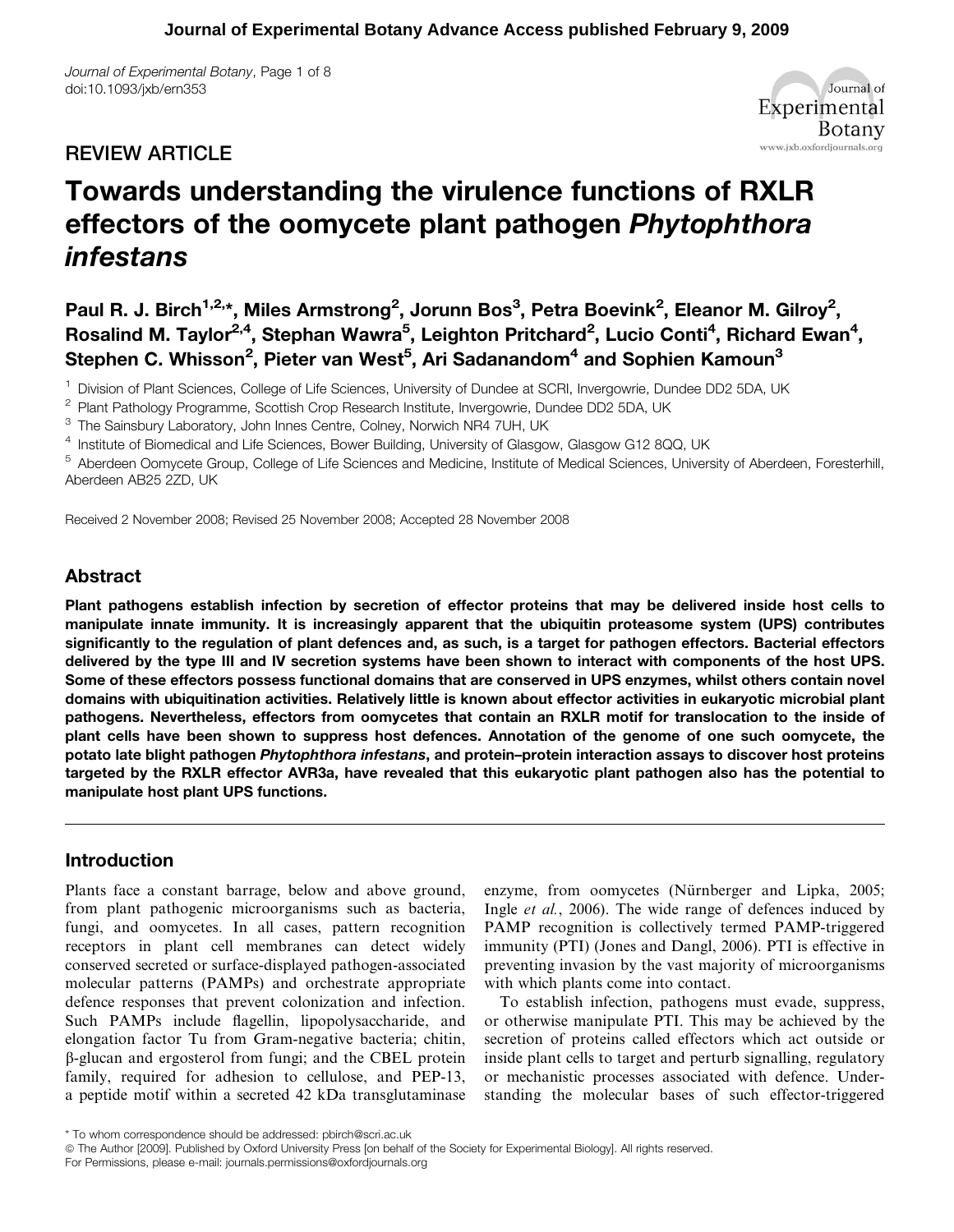#### **2 of 8** | Birch et al.

susceptibility is a major focus of research in plant pathology (Jones and Dangl, 2006). Gram-negative bacterial pathogens deliver effectors to the inside of plant cells by means of a type III secretion system (T3SS). Many T3SS-delivered effectors have been shown to target and manipulate specific host defence-associated proteins and display a range of enzymatic activities, including protease, kinase, phosphatase, and E3 ubiquitin ligase (Chisholm et al., 2006; Desveaux et al., 2006; Grant et al., 2006; Block et al., 2008). By contrast, our knowledge of how eukaryotic pathogen effectors function is scant, although secreted inhibitors of proteases and glucanases from both fungi and oomycetes have been shown to target, respectively, defenceassociated host proteases and glucanases in the plant apoplast (Chisholm et al., 2006; Kamoun, 2006; Shabab et al., 2008).

When PTI is suppressed by a pathogen to establish disease, a second layer of resistance can be activated following direct or indirect detection of effectors by resistance (R) proteins [effector-triggered immunity (ETI)]. The prevailing model for indirect interaction follows the 'Guard Hypothesis', in which R proteins monitor key defence-associated host proteins for perturbations triggered by effector activity. Effectors and R proteins are fastevolving, reflecting an evolutionary 'battle' between interacting pathogen and host to, respectively, evade or maintain recognition (Dangl and Jones, 2001; Jones and Dangl, 2006). Most bacterial T3SS effectors studied to date are detected by a corresponding R protein found in specific host genotypes (Desveaux et al., 2006; Grant et al., 2006). Effectors that are detected by R proteins are termed avirulence (Avr) proteins.

Identification of avirulence genes and knowledge of effector functions in bacteria–plant interactions has expanded considerably in recent years, but much less is known about either in eukaryotic microbial plant pathogens. Nevertheless, a small number of Avr genes have been identified in fungi and oomycetes (Birch et al., 2006, 2008; Kamoun, 2006; Ellis et al., 2007a, b) that encode proteins which are recognized intracellularly and so are presumed to be delivered to the inside of host cells. All of the oomycete Avr genes identified to date encode proteins with a signal peptide, followed by the motif RXLR and often a stretch of acidic amino acids ending with the motif EER (Birch et al., 2008). The RXLR–EER twin peptide motif has been shown to be required for delivery/translocation of these effectors inside host plant cells (Fig. 1) (Whisson et al., 2007; Dou et al., 2008a; Grouffaud et al., 2008). Hundreds of potential RXLR effector-encoding genes reside in the genomes of sequenced oomycete plant pathogens, revealing a wealth of gene candidates for studying both the establishment of infection and the elicitation of plant defences (Whisson et al., 2007; Win et al., 2007; Birch et al., 2008; Jiang et al., 2008). This fast-emerging field of plant pathology research will be reviewed below.

A second rapidly developing field of study concerns pathogen effector-mediated manipulation of host proteins involved in ubiquitination. It has become increasingly



Fig. 1. RXLR effector translocation and function. Avr3a delivered inside plant cells from the Phytophthora infestans haustorium is dependent on the RXLR–EER motifs (Whisson et al., 2007). However, delivery of Avr3a by P. infestans can also be achieved following replacement of the RXLR–EER-encoding sequences with the Pexel host targeting motif from Plasmodium falciparum effectors (Grouffaud et al., 2008). Avr1b from P. sojae has been shown to enter plant cells in the absence of the pathogen, suggesting that the formation of a haustorium is not essential for RXLR effector delivery (Dou et al., 2008a). The RXLR effector ATR13, from *Hyaloperonospora parasitica*, upon delivery into the host cell, suppresses key components of PAMP-triggered immunity (PTI) (Sohn et al., 2007). Avr1b has been shown to suppress host programmed cell death (PCD) involving the mitochondrial BAX protein (Dou et al., 2008b). Avr3a, upon delivery, potentially interacts with at least two proteins: one involved in R3a-mediated recognition, and one involved in INF1-mediated PCD. One Avr3a interactor, CMPG1, is an ubiquitin E3 ligase required for INF1 mediated cell death (Gonzales-Lamothe et al., 2006).

apparent that ubiquitination is a major regulatory contributor to many metabolic and developmental processes in plants, including mechanisms leading to disease resistance (Dreher and Callis, 2007). Evidence has emerged that bacterial plant pathogens target host ubiquitination to facilitate disease (Angot *et al.*, 2007; Block *et al.*, 2008). Here, these recent developments will be reviewed and the potential considered for similar effector-mediated perturbations of the host by eukaryotic oomycete plant pathogens such as P. infestans.

### Oomycete RXLR effectors reveal an ancient means of host cell entry

Six oomycete avirulence effectors have been reported to date: Avr1b (Shan *et al.*, 2004) from the sovbean pathogen Phytophthora sojae; ATR1 (Allen et al., 2004) and ATR13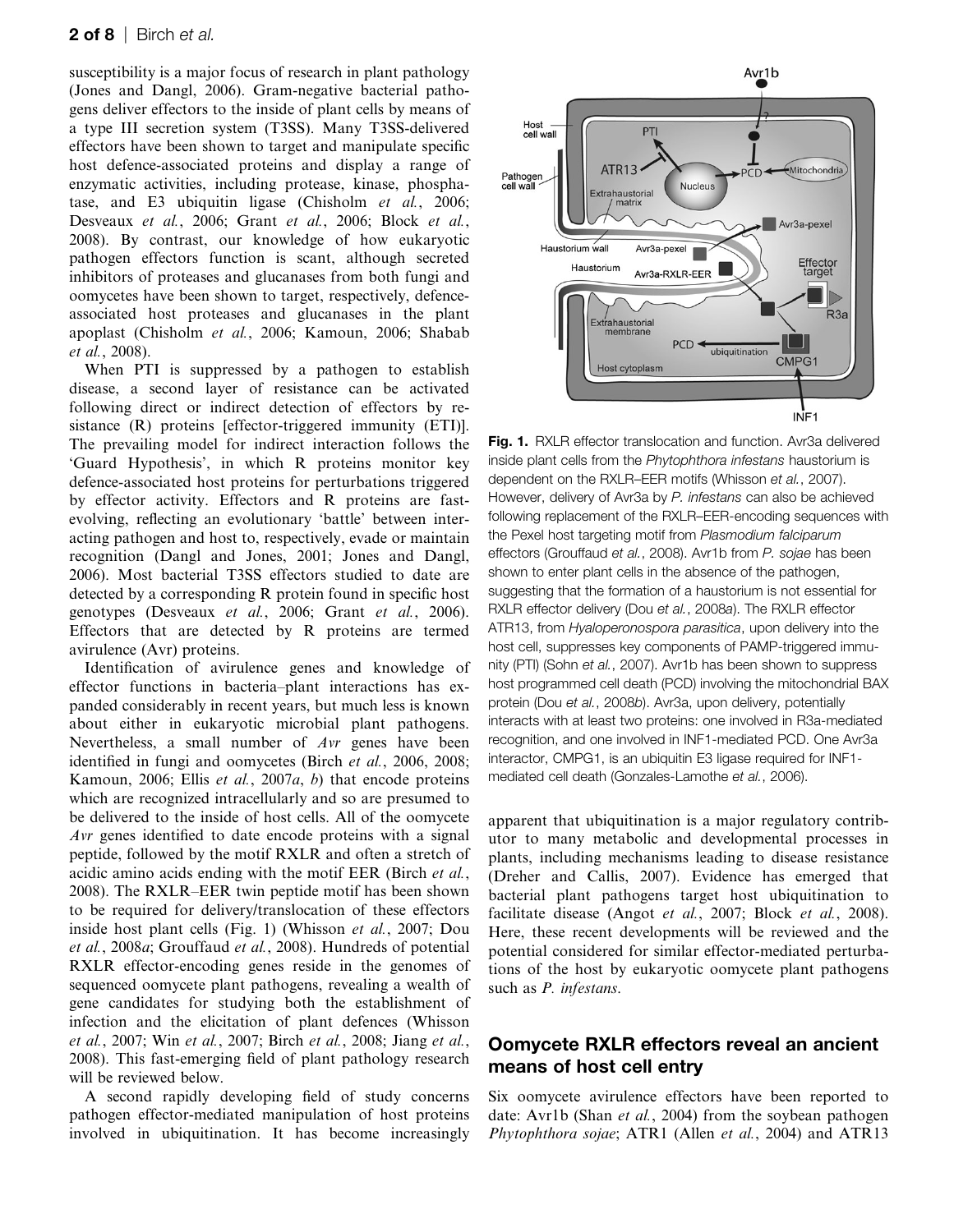(Rehmany et al., 2005) from the Arabidopsis pathogen Hyaloperonospora arabidopsidis (formerly Peronspora parasitica); and Avr3a (Armstrong et al., 2005), Avr4 (van Poppel et al., 2008), and Avr-blb1 (Vleehouwers et al., 2008) from the potato and tomato pathogen P. infestans. All six proteins possess the RXLR motif which has since been shown to be required for the effectors Avr3a (Whisson et al., 2007) and Avr1b (Dou et al., 2008a) to traverse the plant host cell plasma membrane (Fig. 1).

Using *P. infestans* transformants expressing Avr3a fused to monomeric red fluorescent protein, or the signal peptide and  $RXLR-EER$  domains fused to  $\beta$ -glucuronidase, Whisson et al. (2007) showed that this effector was delivered from biotrophic structures called haustoria, which are in intimate contact with the plant cell membrane, to the inside of the host cell (Fig. 1). Both Whisson et al. (2007) and Dou et al. (2008a) demonstrated the requirement of both RXLR and EER motifs for, respectively, AVR3a and Avr1b effector delivery. Whisson et al. (2007) showed that replacement of the motifs with amino acids KMIK–DDK, conserving the physicochemical properties of the motif, nevertheless prevented effector delivery. Dou et al. (2008a) demonstrated that the amino acids R at position 1 and L at position 3 of the RXLR motif are critical for translocation.

The twin peptide RXLR–EER motif is similar in sequence and relative location to the PEXEL or hosttargeting motif, RXLXE/D/Q, found in effector proteins of malaria parasites (Hiller et al., 2004; Marti et al., 2004). This motif is required for effectors secreted by Plasmodium spp. to enter animal host blood cells, suggesting that it fulfils an equivalent function to the RXLR–EER motif. Indeed, a region of AVR3a containing the RXLR–EER domain was shown to be sufficient to translocate GFP inside erythrocytes (Bhattacharjee et al., 2006; Haldar et al., 2006). In reciprocal experiments, both Dou et al.  $(2008a)$ , using DNA bombardment, and Grouffaud et al. (2008), using *P. infestans* transformants, have shown that replacement of the RXLR–EER domain in oomycete effectors with the host-targeting domain from Plasmodium falciparum effectors retains their ability to be delivered inside host plant cells (Fig. 1). Thus the RXLR–EER and RXLXE/ D/Q translocation signals are functionally equivalent and, whether they are the products of divergent or convergent evolution, imply an ancient mechanism of host cell entry that is common to plant and animal cells. The precise pathways and constituents underlying this mechanism remain to be elucidated, but evidence suggests that translocation can occur in the absence of the pathogen (Fig. 1) (Dou et al., 2008a), perhaps favouring the exploitation of host endocytic processes (Birch et al., 2008). The experimental system described by Dou et al. (2008a) provides the means to directly support or challenge this hypothesis.

#### RXLR effectors possess virulence functions

The delivery of RXLR effectors inside plant cells where they can be detected by R proteins, many of which have

been proposed to 'guard' host defence-associated proteins, is consistent with the hypothesis that they perform important functions in establishing colonization and promoting disease. Indeed, this is the case for bacterial T3SS effectors, which have been shown to manipulate a number of components of PTI, and to suppress programmed cell death (PCD) that is often associated with ETI or PTI (Chisholm et al., 2006; Desveaux et al, 2006; Grant et al., 2006; Block et al., 2008).

The form of AVR3a (K80I103) from P. infestans that is recognized by the potato R3a protein was shown also to suppress cell death triggered by the P. infestans PAMP INF1 in Nicotiana benthamiana. Both R3a-mediated recognition and suppression of INF1-mediated cell death were independent of the N-terminal RXLR domain (Bos et al., 2006), consistent with the hypothesis that domains downstream of the RXLR domain are involved in effector function (Win et al., 2007). More recently, AVR1b from P. sojae has been shown to suppress PCD (Fig. 1) triggered by the pro-apoptotic BAX protein in yeast and in plant species that are distantly related, suggesting that it targets a highly conserved host PCD mechanism (Dou et al., 2008b). Again, PCD suppression was independent of the N-terminal signal peptide and RXLR translocation domains. Dou et al. (2008b) proposed the existence of conserved K, W, and Y motifs in the C-terminal halves of AVR1b, AVR3a, and a large number of RXLR effectors predicted in the genomes of Phytophthora spp., and showed that mutation of key residues in the W and Y domains of AVR1b abolished cell death suppression. They hypothesized that these domains are thus critical for the functions of these RXLR effectors.

Sohn *et al.* (2007) demonstrated that delivery of the H. parasitica effectors ATR1 and ATR13 into host cells via the T3SS of Pseudomonas syringae pathovar. tomato (Pst) enhanced virulence in susceptible plants. They reported that T3SS-mediated delivery of ATR13 from a Pst  $\triangle$ CEL mutant restored its ability to suppress callose deposition, a key marker of PTI (Fig. 1). Thus, taken together, the results of Bos et al. (2006), Sohn et al. (2007), and Dou et al. (2008b) indicate that RXLR effectors, in addition to triggering ETI in plant genotypes possessing cognate R genes, also contribute to virulence through the suppression of PTI and ETI.

### Ubiquitination is required for plant defence

Ubiquitination is a fundamental eukaryote-specific protein modification system involved in many processes, including transcriptional regulation, signal perception and transduction, cell cycle progression, and responses to biotic and abiotic stresses (Kerscher et al., 2006). It involves the conjugation of single or multiple ubiquitin molecules onto a target protein. Generally speaking, monoubiquitination alters the localization or activity of a protein, whereas polyubiquitination modifies protein properties, or marks the protein for degradation via the 26S proteasome. Polyubiquitin chains can be linked by one of their seven lysine  $(K)$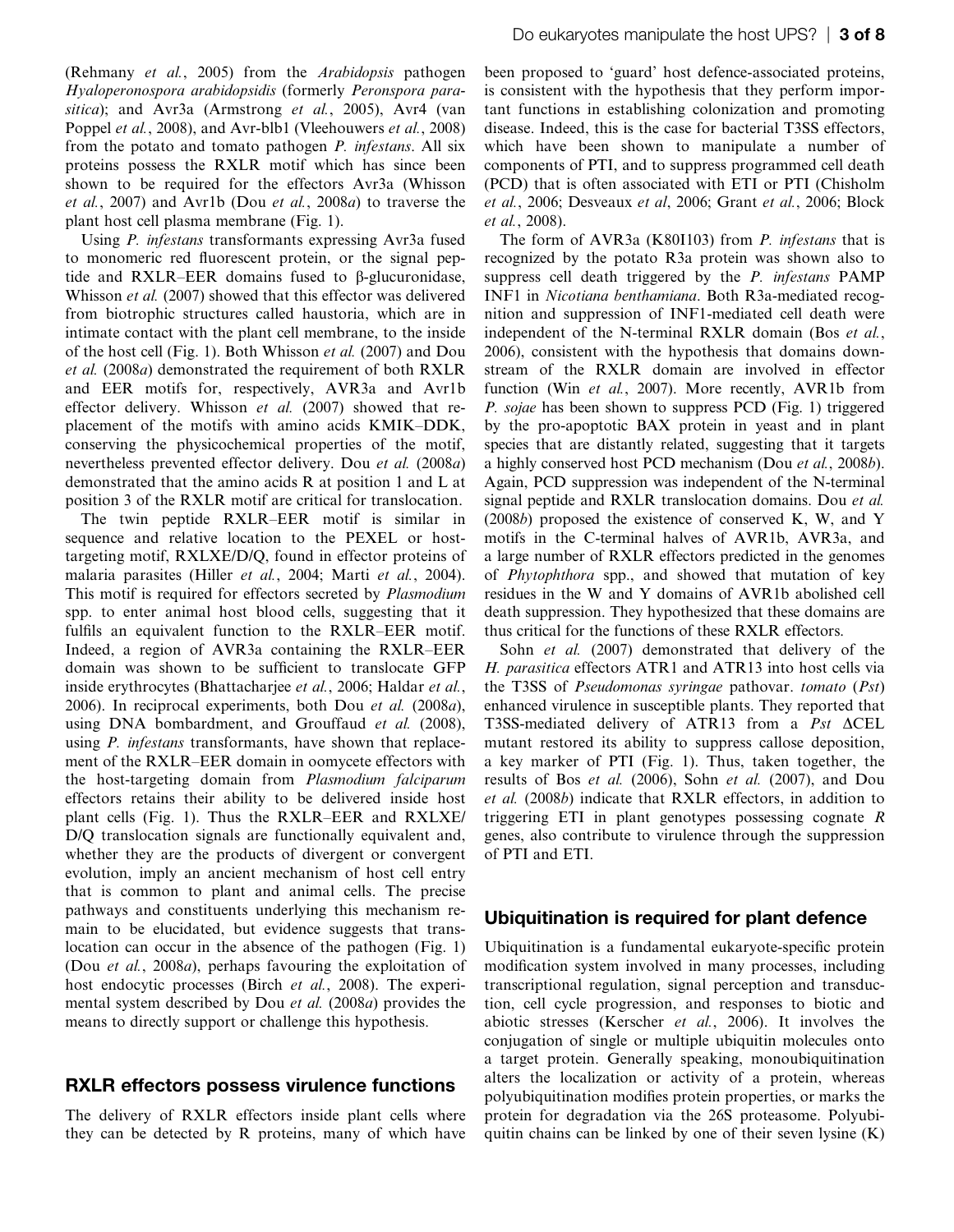residues in ubiquitin. K48-linked ubiquitin chains are associated with degradation, whereas K63-linked chains, whilst also sometimes designating degradation, can be associated with modified protein activity or trafficking (Pickart and Fushman, 2004). In addition to ubiquitination, the fates and activities of cellular proteins can be modified by conjugation to other small ubiquitin-related molecules, such as SUMO (small ubiquitin-like modifier).

Ubiquitination involves a cascade of interacting enzyme activities. Ubiquitin is first activated by an E1 (ubiquitinactivating enzyme), involving ATP-dependent activation of ubiquitin resulting in an Ub–E1 thiolester via its active site cysteine residue. Two E1 proteins are encoded by the Arabidopsis genome. Thioester-linked ubiquitin is transferred to a cysteine residue in an E2 ubiquitin-conjugating enzyme, of which there are at least 37 in Arabidopsis. The morphology (e.g. K48, K63) of polyubiquitin chain linkages is dependent on the particular E2-conjugating enzyme. E3 ubiquitin ligase enzymes, of which there are >2000 in Arabidopsis, recruit target proteins for ubiquitination and, as such, are responsible for substrate-specificity. There are two main groups of E3s based on the component domains that interact with E2s: those that contain a RING (Really Interesting New Gene) domain protein and those that contain a HECT (Homologous to E6-AP C-Terminus) domain protein. RING E3s directly and covalently attach the C-terminus of ubiquitin from an E2 to a lysine residue on the target protein, whereas HECT E3s form a thioester intermediate with ubiquitin via their active site cysteine residue before transferring it to the substrate. There are more E3s in plant genomes, such as *Arabidopsis*, than found in any other eukaryotes, indicating the major roles ubiquitination is likely to play in plant regulatory processes (Downes and Vierstra, 2005). Once the fate of an ubiquitinated target is met, ubiquitin can be removed for re-use by de-ubiquitinating enzymes.

Ubiquitination has been shown to contribute to disease resistance, most notably through the regulation of defences orchestrated by signalling molecules such as auxin, giberellin, abscisic acid, jasmonic acid, and ethylene (Dreher and Callis, 2007, and references therein). Plant responses to biotic stresses or defence-associated signalling molecules have been shown to include transcriptional up-regulation of a number of E3 ligases (Zeng et al., 2006) and, moreover, of the two E1 ubiquitin-activating enzymes (Takizawa et al., 2005), indicating likely involvement of the ubiquitin proteasome system (UPS) in defence. More recently, Goritschnig et al (2007) used a suppressor of npr1-1 constitutive 1 (snc1) mutant, which shows constitutive activation of defence responses in the absence of pathogen challenge, to investigate downstream signalling components. The mutation *mos5*, with a deletion in one of the two *Arabidopsis* E1 ubiquitinactivating enzymes (UBA1), suppresses snc1-mediated constitutive defence. Mutation in the other E1 protein UBA2 does not have the same effect, indicating a possible differential involvement of these enzymes in plant defence.

A number of E3 ubiquitin ligases are required for PCD during R gene-mediated plant responses to pathogens. A study of Avr9-Cf9 rapidly elicited (ACRE) genes revealed three putative E3 ligases that were up-regulated early in this gene-for-interaction. One of these (ACRE189/ACIF1) encodes an F-box protein required for the HR triggered by a range of pathogen elicitors (van den Burg et al., 2008). The other two, ACRE276/PLANT U-BOX17 (PUB17) and ACRE74/ CMPG1/PUB20/21, encode members of a plant-specific Ubox ARMADILLO repeat class of E3 ligases (Gonzales-Lamothe et al., 2006; Yang et al., 2006). In addition to being required for the cell death mediated by a number of R proteins, all three are required for HR triggered by the putative PAMP elicitor INF1 from P. infestans.

In contrast to the three E3 ligases described above that are required for activation of defence, Trujillo et al. (2008) have shown that a group of three homologous U-box E3 ligases, PUB22, PUB23, and PUB24, are required for repression of PTI. A pub22/pub23/pub24 triple mutant showed de-repressed and impaired down-regulation of responses triggered by PAMPs, suggesting that the roles of these E3 ligases may be to 'switch off' PTI once its effect has been achieved.

### Ubiquitination is used and targeted by bacterial plant pathogen effectors

Many animal and plant pathogenic bacteria utilize either T3SS or T4SS effectors to manipulate the host's ubiquitination system. The timing, functions, and concentrations of effectors can be controlled by programming them for degradation by the host UPS at key stages of infection. Effectors can also suppress the actions of UPS components associated with the innate immune system, or they can target the degradation of host proteins by mimicking UPS enzyme functions (Angot *et al.*, 2007). All of these different roles have been attributed to effectors from animal pathogenic bacteria. Some of the interactions of bacterial plant pathogen effectors with the host UPS will be briefly reviewed here.

The first demonstration of a prokaryote effector that interacts with a host UPS involved the plant pathogen Agrobacterium tumefaciens. The T4SS in A. tumefaciens is required for translocation of effectors and for DNA into eukaryotic cells. One T4SS effector, virF, contains a conserved F-box domain with the potential to interact with E3 ubiquitin ligase components (Schrammeijer et al., 2001). VirF has been shown to interact with the plant virE2 interacting protein 1, promoting its nuclear proteasomedependent degradation and, indirectly, the degradation of VirE2, possibly playing a role in uncoating the T-complex by removing VirE2 molecules prior to T-DNA insertion into the host genome (Tzfira et al., 2004). This was the first indication that searches for conserved ubiquitinationassociated domains could reveal effectors that influence the host UPS.

The genome of Ralstonia solanacearum contains a family of seven T3SS effectors containing an N-terminal F-box motif and a leucine-rich repeat that have been termed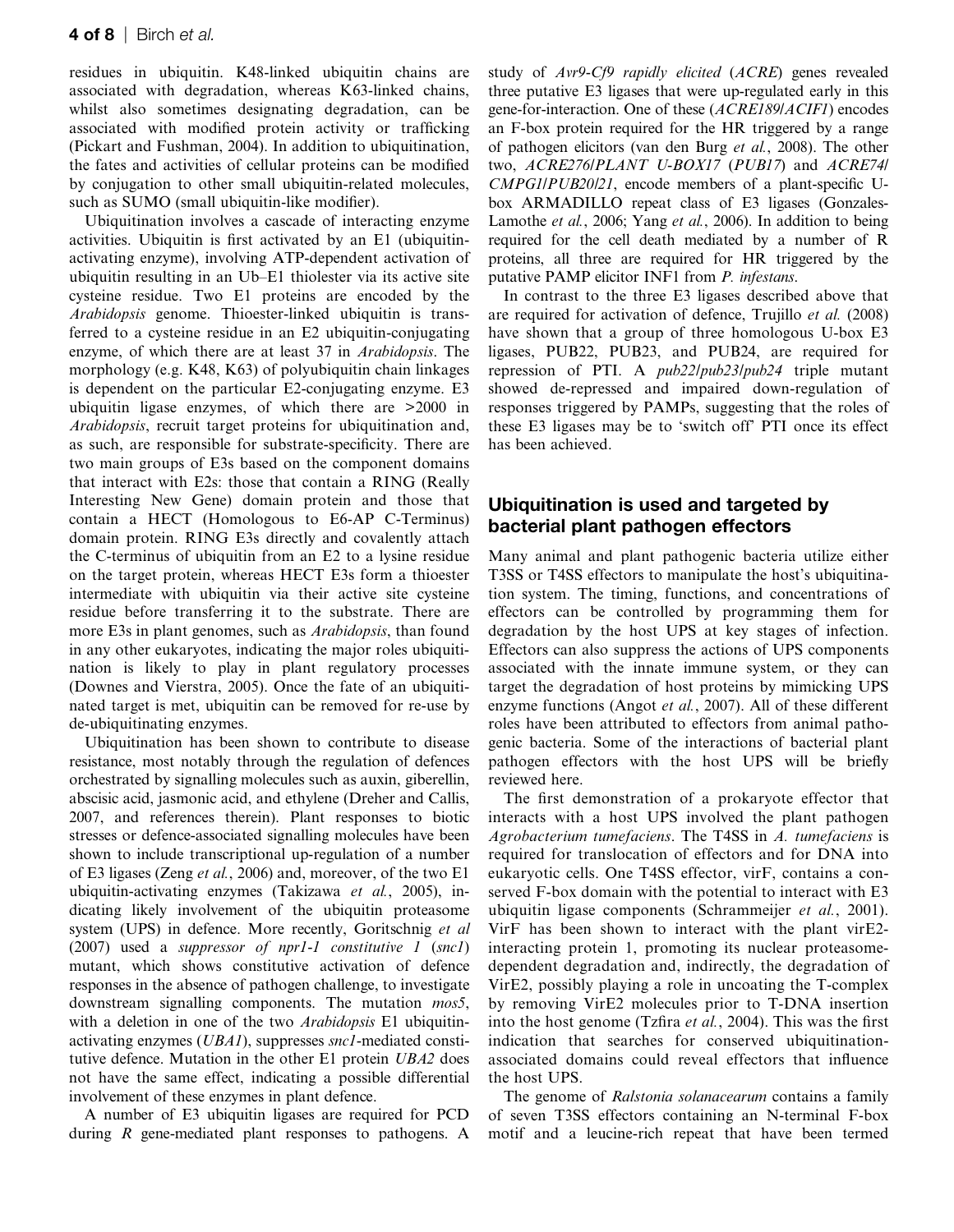GALA proteins. GALA proteins have been shown to interact with Arabidopsis SKP1-like proteins in a manner reminiscent of plant F-box proteins. Deletion of all seven GALA genes is required to attenuate virulence, indicating that there is functional redundancy between them (Angot et al., 2006).

The Pseudomonas syringae T3SS effector HopM1 is required for full virulence and is involved in suppression of cell wall-associated defences. HopM1 mediates the proteasomedependent degradation of the Arabidopsis protein AtMIN, which is required for cell wall-mediated defences. The authors postulated that HopM1 acts as an adaptor-mediating recognition of AtMIN7 by the plant UPS (Nomura et al., 2006). In contrast to the examples above, HopM1 is not known to contain any domain conserved in eukaryotic UPSassociated proteins.

Two additional T3SS effectors of P. syringae, AvrPto and AVRPtoB, trigger Pto-dependent HR in certain host plants. Intriguingly, AvrPtoB suppresses cell death triggered by AvrPto and a range of other elicitors. The C-terminal portion of AvrPtoB contains a domain with the activity and structural similarity of an E3 ligase (Jansusevic et al., 2006). This activity has been reported to cause the UPSdependent degradation of Fen kinase, a host protein that activates the plant innate immune response. The authors hypothesized that AvrPtoB has evaded activating resistance by acquiring an E3 ligase activity (Rosebrock et al., 2007). This activity is not required for an additional function of AvrPtoB—suppression of PTI—indicating that it is a multifunctional protein, possibly with more than one host target.

Analysis of the effector complement of prokaryotes has revealed effectors with conserved ubiquitination-associated domains that can readily be annotated, and effectors with novel domains that nevertheless possess ubiquitination enzymatic activities. Thus, both genome annotation and direct experimental investigation of effector classes, such as the oomycete RXLRs, are required to reveal the potential interactions of eukaryotic microbial pathogen effectors with the host UPS.

## Do eukaryotic oomycete plant pathogens have the potential to manipulate host ubiquitination processes?

Whereas it is clear that prokaryotic pathogens both utilize and manipulate the plant host UPS to facilitate disease, such roles have yet to be reported for eukaryotic microbial plant pathogens, such as oomycetes and fungi. Potentially secreted components of the ubiquitin proteasome pathway, including an S-phase kinase-associated protein 1 (SKP-1), RING-H2 (Gao et al., 2003), and novel ubiquitin extension proteins (Tytgat et al., 2004), have been reported for plant parasitic nematodes, although their roles in parasitism have not been elucidated.

Annotation of eukaryotic pathogen genome sequences reveals a blueprint of the genes encoding proteins with conserved domains that contribute to ubiquitination. Such information, in combination with searches for the presence of signal peptides, indicating secretion from the pathogen, can reveal those proteins with the potential to interact with host defence components (Torto et al., 2003). A search for ubiquitination-associated genes from the P. infestans genome ([http://www.broad.mit.edu/annotation/genome/](http://www.broad.mit.edu/annotation/genome/phytophthora_infestans/Home.html) [phytophthora\\_infestans/Home.html\)](http://www.broad.mit.edu/annotation/genome/phytophthora_infestans/Home.html) revealed all of the expected components of the ubiquitination machinery (Table 1), including two E1-activating enzymes (similar to what is found in plants), 18 putative E2-conjugating enzymes, and 65 E3 ligases, 34 of which are HECT domain and 31 of which are of the RING domain class. All ubiquitination-associated protein sequences were submitted to SignalP 3.0 and, intriguingly, four HECT domain E3 ligases were found to have a potential signal peptide for secretion. Expression analysis of these genes is being undertaken to see if they are induced during infection. The absence of other potentially secreted components of the P. infestans UPS suggests that these E3 ligases may interact with host E2-conjugating enzymes to affect the ubiquitination of either plant or pathogen target proteins during disease development. This hypothesis is under investigation.

None of the predicted RXLR effectors from P. infestans contains conserved domains associated with ubiquitination, indicating that if they interact with host UPS components, they must do so using a domain that has not yet been identified as conserved for this function. The P. infestans genome contains >400 putative RXLR–EER class effectors (Whisson et al., 2007; Jiang et al 2008), and systematic analyses of potential host protein interactors, through yeast-2-hybrid (Y2H) and co-immunoprecipitation assays, for example, are required to investigate whether they target the plant UPS. Recently, both the AVR3aKI and AVR3aEM alleles from P. infestans have been used as bait to identify host proteins interacting with their products from a potato–P. infestans Y2H prey library. The library was constructed by combining RNA prepared from 15 h post-inoculation, in the early biotrophic phase, and from 72 h post-inoculation, within the necrotrophic phase of

Table 1. Annotation of ubiquitin-associated genes in the P. infestans genome

| <b>Enzyme annotation</b>        | No. of genes within<br>the P. infestans genome |
|---------------------------------|------------------------------------------------|
| E1 ubiquitin activating enzyme  | $\mathfrak{p}$                                 |
| E2 ubiquitin conjugating enzyme | 18                                             |
| E3 U-box ubiquitin ligase       | 5                                              |
| E3 RING ubiquitin ligase        | 5                                              |
| E3 F-box ubiquitin ligase       | 16                                             |
| E3 cullin                       | 5                                              |
| E3 HECT ubiquitin ligase        | 34                                             |
| Ubiquitin specific protease     | 22                                             |
| SUMO activating enzyme SAE1     | 2                                              |
| SUMO activating enzyme SAE2     |                                                |
| SUMO conjugating enzyme         |                                                |
| SUMO ligase                     |                                                |
| SUMO protease                   | 5                                              |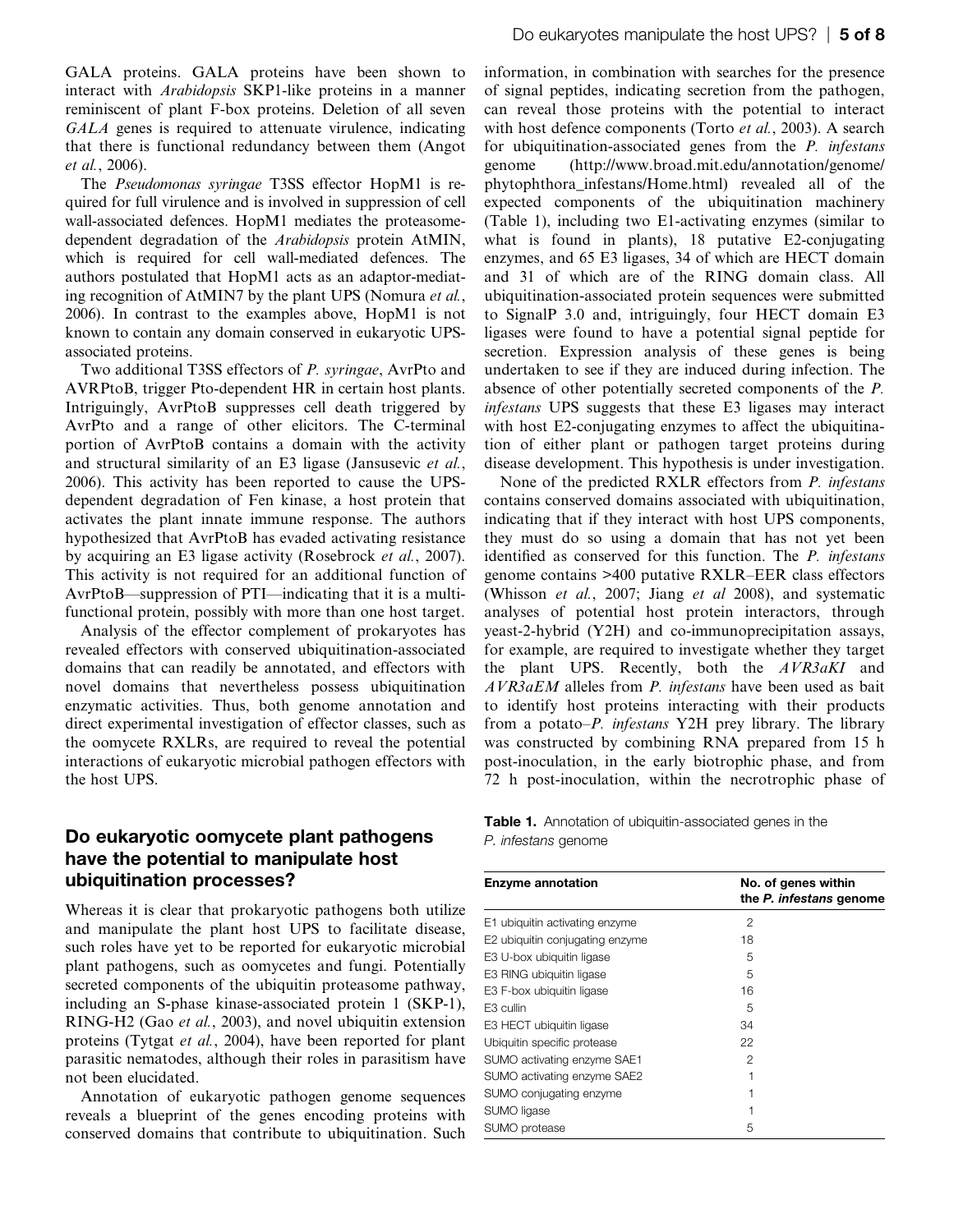a compatible (susceptible) interaction. A number of host proteins were identified in the screens, the majority of which interact with both forms of AVR3a. One of these was the U-box E3 ubiquitin ligase CMPG1 (Fig. 1) (JIB Bos, M Armstrong, EM Gilroy, RM Taylor, PC Boevink, A Sadanandom, S Kamoun, PRJ Birch, unpublished results).

Whereas the AVR3aKI form is both recognized by R3a and suppresses INF1-mediated cell death, the AVR3aEM form does neither (Bos et al., 2006). Recently, it has been shown that deletion of the C-terminal tyrosine, at position 147, whilst not affecting R3a recognition of AVR3aKI, abolishes its ability to suppress INF1-mediated cell death (Bos et al., 2009), separating these two attributes of AVR3aKI and supporting the hypothesis that the effector interacts with more than one host protein (Fig. 1). The Y147 deletion also abolishes AVR3a interaction with the host protein CMPG1. As stated earlier, CMPG1 is one of three U-box E3 ubiquitin ligases that is required for INF1 mediated cell death (Gonzales-Lamothe et al., 2006). Further work is needed to investigate the nature of the interaction between AVR3a and CMPG1. What are the biochemical and biological consequences of the interaction? When and where in the host cell does it occur during infection? What is the significance of the amino acid differences in AVR3aKI and AVR3aEM in relation not only to R3a-mediated recognition, but also suppression of CMPG1-mediated cell death?

#### **Conclusions**

Ubiquitination is an important regulatory contributor to many processes in plants, including disease resistance. Consequently, it has been targeted for manipulation by effectors from prokaryotic pathogens. Some of these effectors, delivered by either T3SS or T4SS in plant pathogenic bacteria, contain domains with conserved ubiquitination functions. These have presumably been acquired by horizontal gene transfer, as ubiquitination is a eukaryote-specific regulatory system. In other cases, bacteria have evolved effector domains that are absent in eukaryotes but which nevertheless interact with, and in cases enzymatically modify, components of the host UPS. Our knowledge of effector functions in eukaryotic plant pathogens is relatively minimal. However, recently, hundreds of candidate effectors containing the RXLR–EER motif for translocation inside plant cells have been identified in oomycete genomes, offering the potential to investigate the ways in which these eukaryotes manipulate host plant defences. None of the RXLR effectors contain domains that are conserved in proteins of the UPS. Nevertheless, annotation of the P. infestans genome has revealed members of the E3 ubiquitin ligase family that may be secreted, and could thus interact with host UPS enzymes to trigger, suppress, or otherwise modify ubiquitination. Moreover, protein–protein interaction studies to seek the targets of the RXLR effector AVR3a have revealed that it interacts with the plant E3 ligase CMPG1, which is required for cell death triggered by a range of pathogen-derived stimuli. The AVR3aKI form is able to suppress such cell death, indicating a possible rationale for this interaction. Further yeast-2-hybrid screens and co-immunoprecipitation assays may reveal additional members of the RXLR effector complement that interact with, and manipulate, components of the host plant UPS.

#### References

Allen RL, Bittner-Eddy PD, Grenville-Briggs LJ, Meitz JC, Rehmany AP, Rose LE, Beynon JL. 2004. Host-parasite co-

evolutionary conflict between Arabidopsis and downy mildew. Science 306, 1957–1960.

Angot A, Peeters N, Lechner E, Vailleau F, Baud C, Gentzbittel L, Sartorel E, Genschik P, Boucher C, Genine S.

2006. Ralstonia solanacearum requires F-box-like domain-containing type III effectors to promote disease on several host plants. Proceedings of the National Academy of Sciences, USA 103, 14620-14625.

Angot A, Vergunst A, Genin S, Peeters N. 2007. Exploitation of the eukaryotic ubiquitin signaling pathways by effectors translocated by bacterial type III and type IV secretion systems. PLoS Pathogens 3, e3.

Armstrong MR, Whisson SC, Pritchard L, et al. 2005. An ancestral oomycete locus contains late blight avirulence gene Avr3a, encoding a protein that is recognised in the host cytoplasm. Proceedings of the National Academy of Sciences, USA 102, 7766-7771.

Bhattacharjee S, Hiller NL, Liolios K, Win J, Kanneganti TD, Young C, Kamoun S, Haldar K. 2006. The malarial host-targeting signal is conserved in the Irish potato famine pathogen. PLoS Pathogens 2, e50.

Birch PRJ, Boevink PC, Gilroy EM, Hein I, Pritchard L, Whisson SC, 2008. Oomycete RXLR effectors: delivery, functional redundancy and durable disease resistance. Current Opinion in Plant Biology 11, 373–379.

Birch PRJ, Rehmany AP, Pritchard L, Kamoun S, Beynon JL. 2006. Trafficking arms: oomycete effectors enter host plant cells. Trends in Microbiology 14, 8-11.

Block A, Li G, Fu ZQ, Alfano JR. 2008. Phytopathogen type III effector weaponry and their plant targets. Current Opinion in Plant Biology 11, 396–403.

Bos J, Chaparro-Garcia A, Quesada-Ocampo L. M, McSpadden Gardener B. B, and Kamoun S. 2009. Distinct amino acids of the Phytophthora infestans effector AVR3a condition activation of R3a hypersensitivity and suppression of cell death. Molecular Plant Microbe Interactions (in press).

Bos JIB, Kanneganti TD, Young C, Cakir C, Huitema E, Win J, Armstrong MR, Birch PRJ, Kamoun S. 2006. The C-terminal half of Phytophthora infestans RXLR effector AVR3a is sufficient to trigger R3a-mediated hypersensitivity and suppress INF1-induced cell death in Nicotiana benthamiana. The Plant Journal 48, 165–176.

Chisholm ST, Coaker G, Day B, Staskawicz BJ. 2006. Host– microbe interactions: shaping the evolution of the plant immune response. Cell 124, 803–814.

**Dangl J. Jones JDG.** 2001. Plant pathogens and integrated defence responses to infection. Nature 411, 826–833.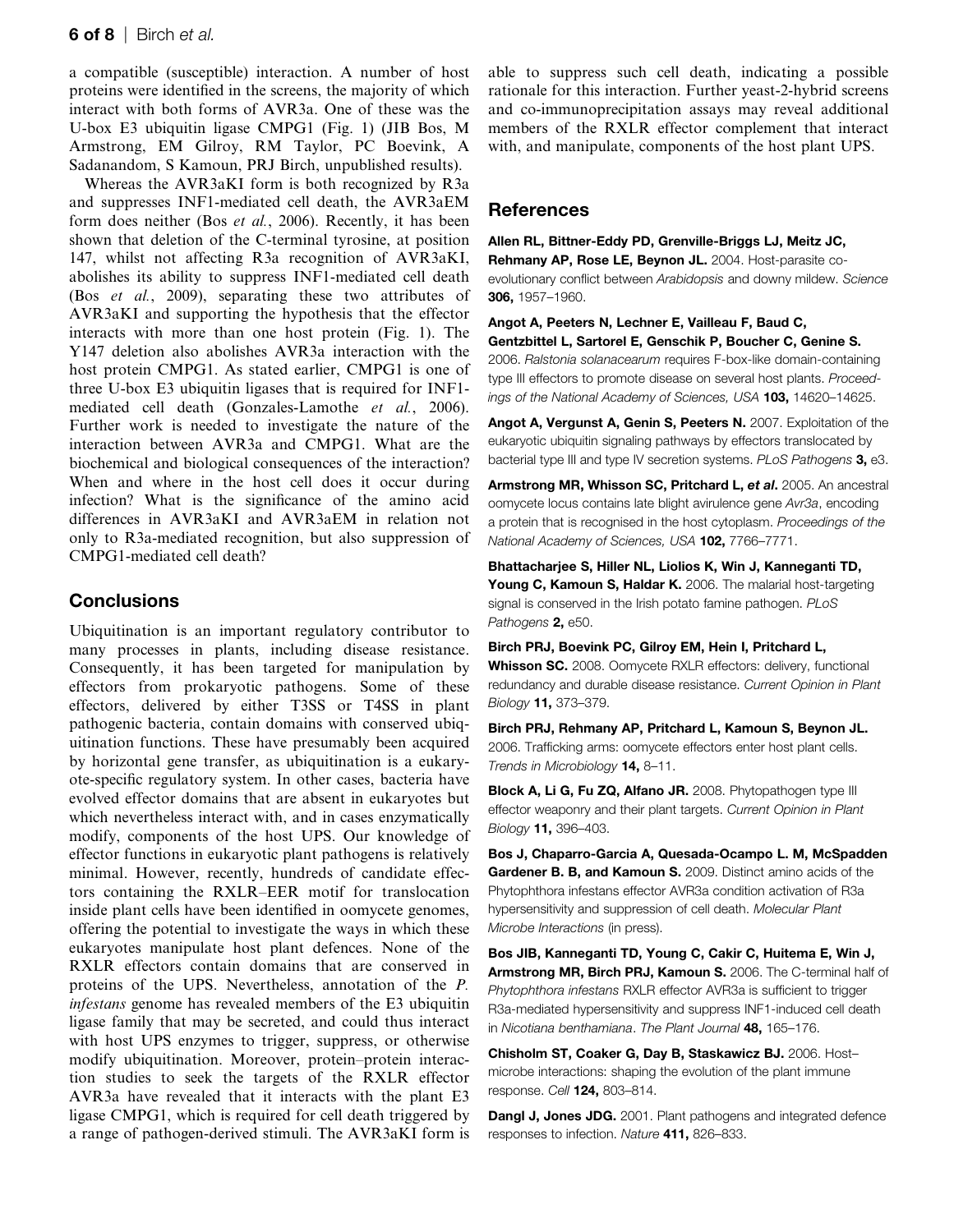Desveaux D, Singer AU, Dangl JL. 2006. Type III effector proteins: dopplegangers of bacterial virulence. Current Opinion in Plant Biology 9, 376–382.

Dreher K, Callis J. 2007. Ubiquitin, hormones and biotic stress in plants. Annals of Botany 99, 787–822.

Dou D, Kale SD, Wang X, Jiang RHY, Bruce NA, Arredondo FD, **Zhang X, Tyler BM.** 2008a. RXLR-mediated entry of Phytophthora sojae effector Avr1b into soybean cells does not require pathogenencoded machinery. The Plant Cell 20, 1930-1947.

Dou D, Kale SD, Wang X, et al. 2008b. Conserved C-terminal motifs required for avirulence and suppression of cell death by Phytophthora sojae effector Avr1b. The Plant Cell 20, 1118-1133.

Downes B, Vierstra RD. 2005. Post-translational regulation in plants employing a diverse set of polypeptide tags. Biochemical Society Transactions 33, 393–399.

Ellis JG, Dodds PN, Lawrence GJ. 2007a. The role of secreted proteins in diseases of plants caused by rust, powdery mildew and smut fungi. Current Opinion in Microbiology 10, 326-331.

Ellis JG, Dodds PN, Lawrence GJ. 2007b. Flax rust resistance gene specificity is based on direct resistance-avirulence protein interaction. Annual Review of Phytopathology 45, 289-306.

Gao B, Allen R, Maier T, Davis EL, Baum TJ, Hussey RS. 2003. The parasitome of the phytonematode Heterodera glycines. Molecular Plant-Microbe Interactions **16**, 720-726.

Gonzales-Lamothe R, Tsitsigiannis DI, Ludwig AA, Panicot M, Shirasu K, Jones JDG. 2006. The U-box protein CMPG1 is required for efficient activation of defence mechanisms triggered by multiple resistance genes in tobacco and tomato. The Plant Cell 18, 1067–1083.

Goritschnig S, Zhang Y, Li X. 2007. The ubiquitin pathway is required for innate immunity in Arabidopsis. The Plant Journal 49, 540–551.

Grant SR, Fisher EJ, Chang JH, Mole BM, Dangl JL. 2006. Subterfuge and manipulation: type III effector proteins of phytopathogenic bacteria. Annual Review of Microbiology 60, 425–449.

Grouffaud S, van West P, Avrova AO, Birch PRJ, Whisson SC. 2008. Plasmodium falciparum and Hyaloperonospora parasitica effector translocation motifs are functional in Phytophthora infestans. Microbiology 154, 3743–3751.

Haldar K, Kamoun S, Hiller NL, Bhattacharjee S, van Ooij C. 2006. Common infection strategies of pathogenic eukaryotes. Nature Reviews Microbiology 4, 922–931.

Hiller NL, Bhattacharjee S, van Ooij C, Liolios K, Harrison T, Lopez-Estraño C, Haldar K. 2004. A host-targeting signal in virulence proteins reveals a secretome in malarial infection. Science 306, 1934–1937.

Ingle RA, Carstens M, Denby KJ. 2006. PAMP recognition and the plant-pathogen arms race. Bioessays 28, 880–889.

Janjusevic R, Abramovitch RB, Martin GB, Stebbins CE. 2006. A bacterial inhibitor of host programmed cell death defences is an E3 ubiquitin ligase. Science 311, 222–226.

Jiang RH. Tripathy S. Govers F. Tyler BM. 2008. RXLR effector reservoir in two Phytophthora species is dominated by a single rapidly evolving superfamily with more than 700 members. Proceedings of the National Academy of Sciences, USA 105, 4874–4879.

Jones JD, Dangl JL. 2006. The plant immune system. Nature 444, 323–329.

Kamoun S. 2006. A catalogue of the effector secretome of plant pathogenic oomycetes. Annual Review of Phytopathology 44, 41–60.

Kerscher O, Felderbaum R, Hochstrasser M. 2006. Modification of proteins by ubiquitin and ubiquitin-like proteins. Annual Review of Cell and Developmental Biology 22, 159–180.

Marti M, Good RT, Rug M, Knuepfer E, Cowman AF. 2004. Targeting malaria virulence and remodeling proteins to the host erythrocyte. Science 306, 1930-1933.

Nomura K, DeBroy S, Lee YH, Pumplin N, Jones J, He S-Y. 2006. A bacterial virulence protein suppresses host innate immunity to cause plant disease. Science 313, 220–223.

Nürnberger T, Lipka V. 2005. Non-host resistance in plants: new insights into an old phenomenon. Molecular Plant Pathology 6, 335–346.

Pickart CM, Fushman D. 2004. Polyubiquitin chains: polymeric protein signals. Current Opinion in Chemical Biology 5, 610-616.

Rehmany AP, Gordon A, Rose LE, Allen RL, Armstrong MR, Whisson SC, Kamoun S, Tyler BM, Birch PRJ, Beynon JL. 2005. Differential recognition of highly divergent downy mildew avirulence gene alleles by RPP1 resistance genes from two Arabidopsis lines. The Plant Cell 7, 1839–1850.

Rosebrock TR, Zeng L, Brady JJ, Abramovitch RB, Xiao F, **Martin GB.** 2007. A bacterial E3 ligase targets a host protein kinase to disrupt plant immunity. Nature 448, 370-374.

Schrammeijer B, Risseeuw E, Pansegrau W, Regensburg-Tuink TJ, Crosby WL, Hooykaas PJ. 2001. Interaction of the virulence protein virF of Agrobacterium tumefaciens with plant homologs of the yeast SKP1 protein. Current Biology 20, 258-262.

Shabab M, Shindo T, Gu C, Kaschani F, Pansuriya T, Chintha R, Harzen A, Colby T, Kamoun S, van der Hoorn RA. 2008. Fungal effector protein AVR2 targets diversifying defence-related cys proteases of tomato. The Plant Cell 20, 1169-1183.

Shan W, Cao M, Leung D, Tyler BM. 2004. The Avr1b locus of Phytophthora sojae encodes an elicitor and a regulator required for avirulence on soybean plants carrying resistance gene Rps1b. Molecular Plant-Microbe Interactions 17, 394–403.

Sohn KH, Lei R, Nemri Jones JD. 2007. The downy mildew effector proteins ATR1 and ATR13 promote disease susceptibility in Arabidopsis thaliana. The Plant Cell 19. 4077-4090.

Takizawa M, Goto A, Watanabe Y. 2005. The tobacco ubiquitinactivating enzymes NtE1A and NtE1B are induced by tobacco mosaic virus, wounding and stress hormones. Molecules and Cells 19, 228–231.

Torto TA, Li S, Styer A, Huitema E, Tesata A, Gow NAR, van West P, Kamoun S. 2003. EST mining and functional expression assays identify effector proteins from the plant pathogen Phytophthora infestans. Genome Research 13, 1675-1685.

Trujillo M, Ichimura K, Sasais C, Shirazu K. 2008. Negative regulation of PAMP-triggered immunity by an E3 ubiquitin ligase triplet in Arabidopsis. Current Biology 18, 1396-1401.